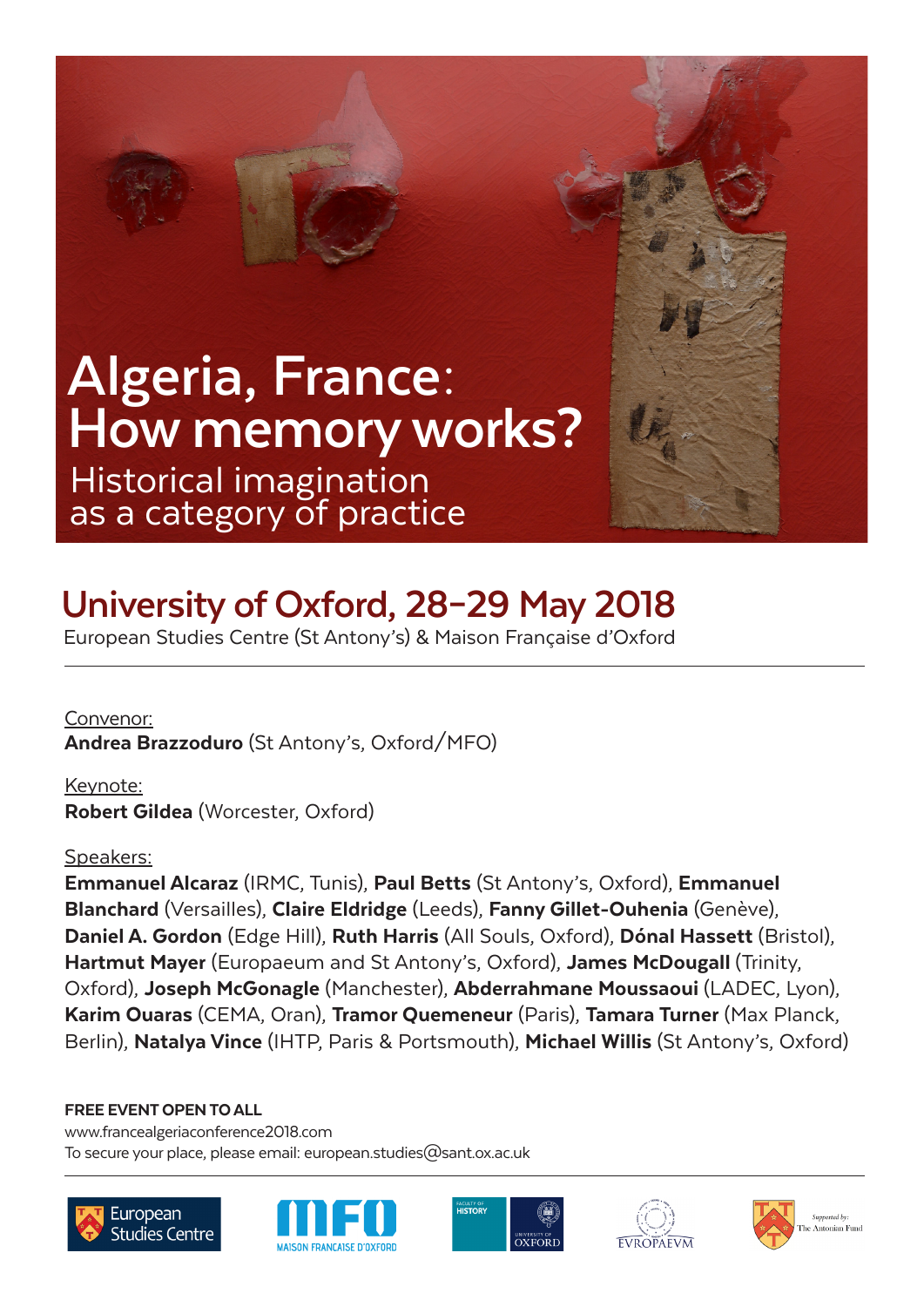# **PROGRAMME Monday, 28 May**

European Studies Centre, St Antony's College | 70 Woodstock Rd, Oxford OX2 6HR

1.15pm – 1.30pm **REGISTRATION** 

1.30pm – 1.40pm OPENING REMARKS

1.40pm - 3.10pm MULTIDIRECTIONAL MEMORIES 1

Chair: **Natalya Vince** (IHTP, Paris & Portsmouth)

**Claire Eldridge** (Leeds): *Gendering Pied-Noir memories of the War of Independence* **Emmanuel Blanchard** (Versailles): *On colonial legacies: An Algerian obsession in police practices and immigration policies (c. 1960–2010)* **Daniel A. Gordon** (Edge Hill): Sans Frontière *and dissident memories of Algeria, 1979–1986*

## 3.10pm – 3.30pm

coffee

3.30pm – 5.00pm SITES/VECTORS OF MEMORY

Chair: **James McDougal**l (Trinity, Oxford)

**Emmanuel Alcaraz** (IRMC, Tunis): *Uses of Frantz Fanon in Algeria from 1962 to nowadays* **Dónal Hassett** (Bristol): *In search of hidden memories: Algerians and the First World War* **Tamara Turner** (Max Planck, Berlin): *The Algerian Bilāliyya ritual, dīwān, as an affective 'site' of memory* 

5.00pm – 5.15pm

coffee

5.15pm – 6.30pm KEYNOTE LECTURE – The colonial fracture in France from Papon to Macron

**Robert Gildea** (Worcester, Oxford)

Chair: **Hartmut Mayer** (Director Europaeum and St Antony's, Oxford) Discussant: **Ruth Harris** (All Souls, Oxford)

6.30pm Drinks reception Garden of the Euopean Studies Centre

8.00pm Dinner for invited speakers Old Common Room, Balliol College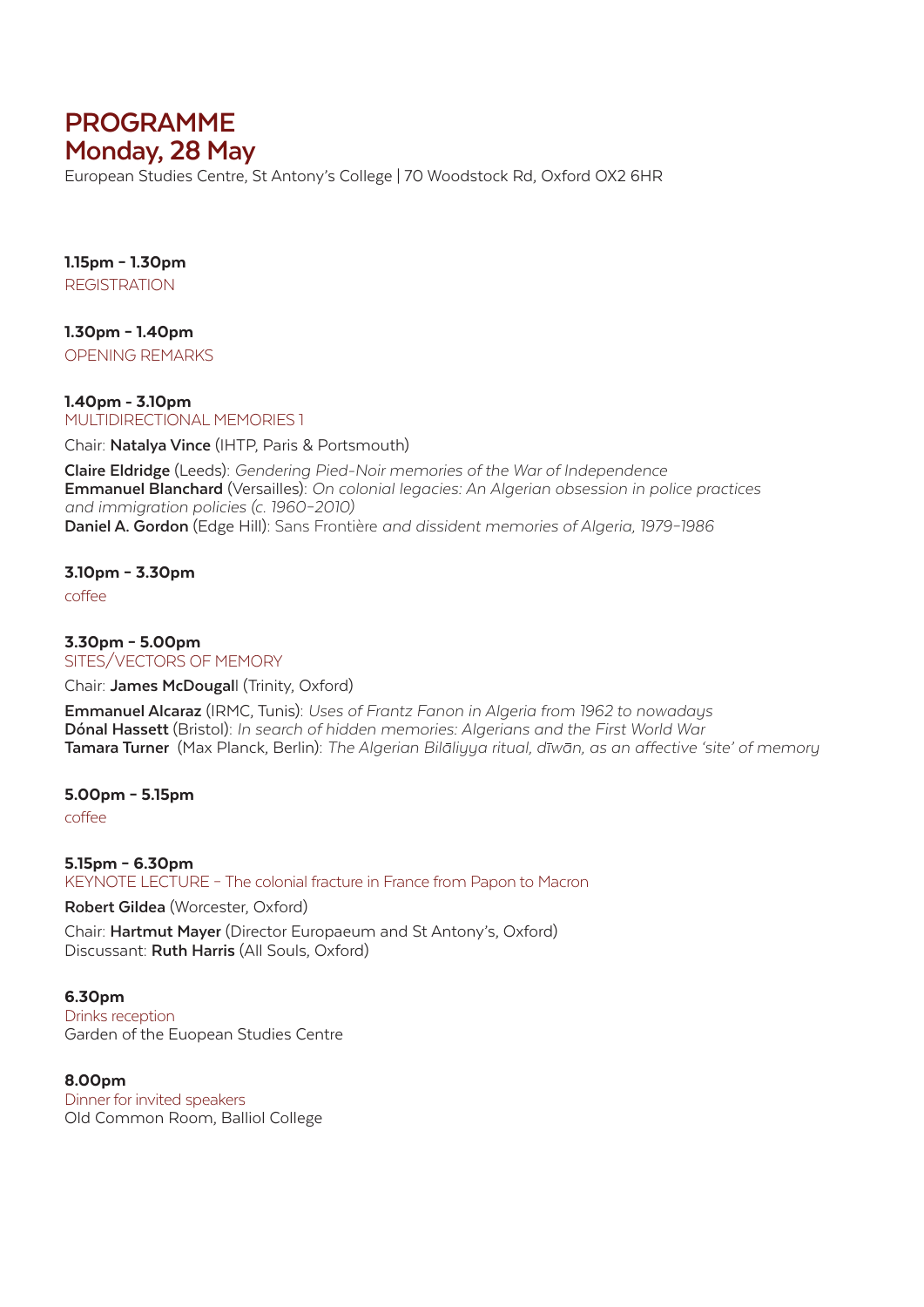# **PROGRAMME Tuesday, 29 May**

Maison Française d'Oxford | 2-10 Norham Rd, Oxford OX2 6SE

9.00am – 9.15am coffee

9.15am – 10.45am THE VISUAL ECONOMY OF ALGERIA AND FRANCE

Chair: **Paul Betts** (St Antony's, Oxford)

**Joseph McGonagle** (Manchester): *France as palimpsest: Mapping Algeria in Leïla Sebbar's* Mes Algéries en France *(2004)*, Journal de mes Algéries en France *(2005) and* Voyage en Algéries autour de ma chambre *(2008)* **Tramor Quemeneur** (Paris): *Comics and post-memories of the Algerian War: The case of the 'pieds noirs'* **Fanny Gillet-Ouhenia** (Genève): *On realism of the archives: Contemporary Algerian artists confronting history*

10.45am – 11.00am coffee

11.00am – 12.30pm MULTIDIRECTIONAL MEMORIES 2

Chair: **Michael Willis** (St Antony's, Oxford)

**Karim Ouaras** (CEMA, Oran): *The battle of walls. Algiers, 1961–1962* **Abderrahmane Moussaoui** (LADEC, Lyon): *The ever-present War of Liberation* (in French) **Andrea Brazzoduro** (St Antony's, Oxford): *'Révolution' in the Aurès. Memories, belongings and imagined communities of three Algerian generations, 1954–2018*

### 12.30pm – 1.30pm

SPECIAL SESSION – Generation independence: The sovereignty of the skies (1967) & The long history of a short-lived statue (1970)

**Natalya Vince** (IHTP, Paris & Portsmouth)

Chair: **Andrea Brazzoduro** (St Antony's, Oxford)

1.30pm LUNCH AND CLOSE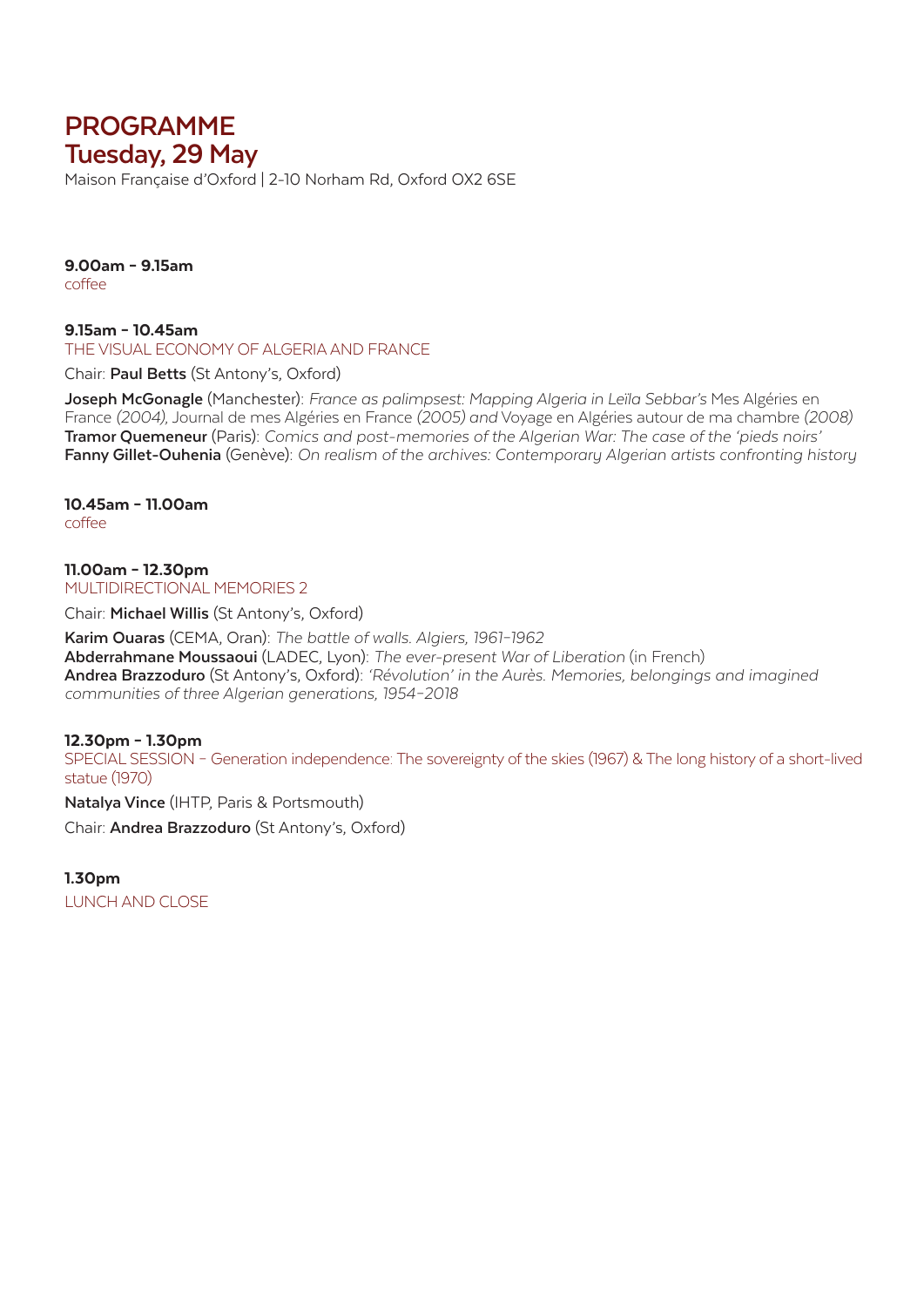# **ABSTRACTS Monday, 28 May**

European Studies Centre, St Antony's College | 70 Woodstock Rd, Oxford OX2 6HR

#### 1.40pm - 3.10pm

MULTIDIRECTIONAL MEMORIES 1

#### Gendering Pied-Noir memories of the War of Independence

#### **Claire Eldridge** (Leeds)

In the five decades since Algerian independence much has been written about the histories, identities, memories, and experiences of the European settlers of this former colonial territory. The majority of this output has been generated by pieds-noirs now residing in France and channeled through the associations that form the bedrock of the community's longstanding political and cultural mobilisation.

 Representations of the past offered by pieds-noirs have typically elided differences between members of settler community, whether in terms of gender, class, religion, cultural heritage, or political affiliations. Downplaying diversity in both the colonial and postcolonial eras in favour of representations centred on homogeneity and unity has been a deliberate strategy designed to strengthen the lobbying position of piednoir associations as they pursued recognition and recompense from the French state. Yet this flattening has also been mirrored in academic research, which has primarily focused on public, externally directed actions and narratives rather than on the internal composition and complexities of the pied-noir community.

 Seeking to restore some of that detail, this paper will consider the roles played by female pied-noir activists within associations where they have served as both ancillaries and leaders. It will explore the kinds of narratives they have employed to frame the past and to legitimate their activism in the present; the nature of the campaigns they have both supported and directed; as well as the relationships they have forged with other female activists within and beyond their own community.

 In addition to highlighting the distinct contribution made by women to the collective memory and mobilization of the pied-noir community, this paper will reflect on the extent to which we can speak of a distinctive female voice within pied-noir activism and the broader implications of this for the ways in which memories are worked through by specific individuals and groups.

**Claire Eldridge** is Associate Professor of Modern European History. Her research explores the interplay between empire, memory and migration in the context of the historical relationship between France and Algeria. Her publications include *From Empire to Exile: History and Memory within the Pied-Noir and Harki Communities, 1962-2012* (Manchester University Press, 2016) and *Algeria Revisited: History, Memory, Identity* (Bloomsbury, 2017) which she co-edited with Rabah Aissaoui. Her latest research explores the histories of European 'settler soldiers' from Algeria who served in the French Army during the First World War.

*Contact: c.eldridge@leeds.ac.uk*

#### On colonial legacies: An Algerian obsession in police practices, immigration policies and laws on citizenship (c. 1960-2010)

#### **Emmanuel Blanchard** (Versailles)

In July 1962, the independence of Algeria did not put an end to the Franco-Algerian wars. From this date to the present, wars of memories have framed diplomatic relations and played a big part in every issue intertwined with this colonial past. But all the legacies of the Algerian were are not controversial. High-ranking civil servants have impelled some of them without public debates. Some others became public problems through the demonstrations and the claims of Algerians descendants in the early 80s. From almost twenty years, the postcolonial turn put new lights on these legacies even if few policies and administrative practices are currently directly connected with this colonial past.

 Through the cases of police practices, immigration policies and the reforms of laws on citizenship, this paper is an attempt to propose a history of colonial legacies grounded in the ways French bureaucrats tackled an unexpected and unwanted trend: the number of Algerian immigrants rose after 1962 and the independence of Algeria made visible some new intertwined links between France and Algeria.

**Emmanuel Blanchard** is Senior Lecturer in political science. He is also a researcher for the Centre of Sociological Research on Law and Criminal Justice (CESDIP-CNRS). He extensively published about migration from Algeria to France, about colonial violence and about police practices against migrants and foreigners. For two years, he turned his main research interests from repression by State agencies to the claims, requests, petitions and supplications addressed to the colonial authorities from the local level to the head of the state. He is deputy editor of Crime, History & Societies, a journal supported by the International Association for the History of Crime and Criminal Justice. His recent publications include: *Histoire de l'immigration algérienne* (La Découverte, 2018); and with Marieke Bloembergen and Amandine Lauro, eds., *Policing Empires. Social Control, Political Transition, Postcolonial Legacies* (Peter Lang, 2017); *La police parisienne et les Algériens, 1944-1962* (Nouveau Monde, 2011; Algerian trans., Casbah, 2013).

*Contact: blanchard@cesdip.fr*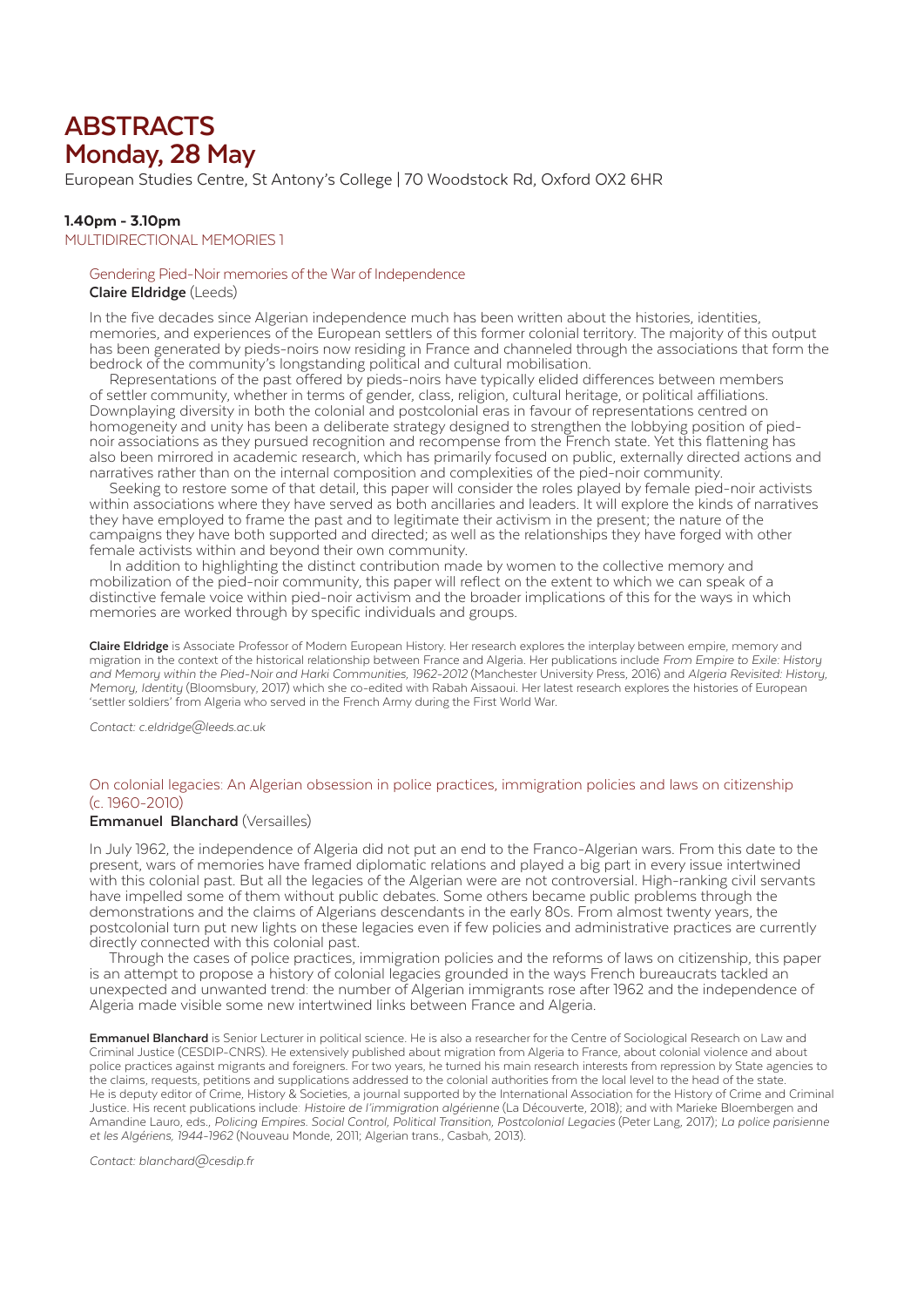#### *Sans Frontière* and dissident memories of Algeria, 1979-1986

#### **Daniel A. Gordon** (Edge Hill)

It is now well established that the magazine *Sans Frontière*, advertised as France's first widely-circulated newspaper for immigrants by immigrants, was an important intervention in early 1980s France. The key personnel involved in *Sans Frontière* were veterans of the first generation immigrant worker struggles of the period after 1968, such as the Mouvement des travailleurs arabes and the first sans-papiers movement of 1972- 1973, and would go on to play crucial roles in later cultural initiatives such as the immigrant history association Génériques and the founding of the Cité national de l'histoire de l'immigration – making *Sans Frontière* an important vector of minority memories from past to future.

But what was the role played specifically by the history of the Algerian war of independence in this memory transmission? This paper will use Sans Frontière, and in particular its regular life history feature Mémoire Immigré/Mémoire du Peuple, to shed light on this and related questions. Since many of the leading founders of *Sans Frontière* were Tunisian or Moroccan, did specifically Algerian memories play a more marginal role than might be supposed? And which Algerian memories were highlighted? What historical line did *Sans Frontière* take in relation to then emerging revisionist narratives of the Franco-Algerian conflict such as those by Mohammed Harbi, those concerning the followers of Messali Hadj, or those regarding the role of women in the war, that questioned different aspects of official FLN nationalist history? To what extent did *Sans Frontière* succeed in creating a transnational dissident space for circulating and debating marginalised or multidirectional memories of the conflict?

**Daniel A. Gordon** is Senior Lecturer in European History, a member of the Editorial Board of *Modern and Contemporary France* and a former Alistair Horne Visiting Fellow at St Antony's College, Oxford. His recent publications include 'Antisemitism, Islamophobia and the Search for Common Ground in French Antiracist Movements Since 1898', in James Renton and Ben Gidley, eds, *Antisemitism and Islamophobia in Europe* (Palgrave, 2017), pp. 217-266; 'Le 17 octobre 1961 et la population française: la collaboration ou la résistance?' in Aïssa Kadri, Moula Bouaziz and Tramor Quemeneur, eds, *La guerre d'Algérie revisitée* (Karthala, 2015), pp. 339-350; 'From Militancy to History: Sans Frontière and Immigrant Memory at the Dawn of the 1980s' in Emile Chabal, ed, *France since the 1970s* (Bloomsbury Academic, 2015), pp. 115-128; 'Sans Frontière et Race Today, vecteurs parallèles de l'héritage de l'immigration', in Louisa Zanoun, ed, *Le patrimoine de l'immigration en France et en Europe*, special issue of *Migrance* (Hors série 2013), pp. 43-56.

*Contact: gordond@edgehill.ac.uk*

## Chair: **Natalya Vince** (IHTP, Paris & Portsmouth)

**Natalya Vince** is Reader in North African and French Studies. She currently holds a European Commission H2020 Marie Skłodowska-Curie Actions Global Fellowship (2016-19), based at the University of Algiers, the University of Portsmouth and the Institut d'histoire du temps présent (CNRS), awarded for the project 'Students, social change and the construction of the post-independence Algerian state' (705763/ STUSOCSTA). She is the author of *Our Fighting Sisters: Nation, Memory and Gender in Algeria 1954-2012* (Manchester University Press, 2015), winner of the 2016 Women's History Network Book Prize.

*Contact: natalya.vince@port.ac.uk*

#### 3.30pm – 5.00pm SITES/VECTORS OF MEMORY

#### Uses of Frantz Fanon in Algeria from 1962 to nowadays **Emmanuel Alcaraz** (IRMC, Tunis)

The object of this research is uses of Frantz Fanon in Algeria, but also in Tunisia developing a comparative approach from four cases studies: Blida where Fanon was a psychiatrist at the hospital in colonial times before joining the National Liberation Front, Tunis where he was commited for the Algerian cause working at the hospital Charles Nicolle and looking after the wounded soldiers and the Algerian refugees, he was also journalist for al moudjahid, the NLF's paper and an embassador in Subsaharian countries for the Provisional Government of the Algerian Republic, Aïn Kerma in Algeria where is Fanon's grave and Algiers where his figure was evoked within museums in Riadh El Feth.

 This work was led with interviews, observations and with field archives. It is a question of knowing if the reappropriation made by the Algerian society of Frantz Fanon's memory involves an a posteriori rebuilding of his work by associating him only with a culture of revolutionary war which was served to legitimize the Algerian nationalist project after 1962 but also the Algerian diplomacy in Sub-saharian Africa after 1962.

 Indeed, in times where Algiers was Mecca of revolution, Fanon could be used like an intellectual reference for the Algerian government policy which supported subsaharian national liberation movements in Guinée Bissau, in Angola, in Mozambique and towards National African Congress. Rediscovering Fanon today in Algeria is a necessity in a country concerned by subsaharian migrants coming from Sahel, which generate questions about condition of black people within the postcolonial Algerian society in the lights of Frantz Fanon's work. Moreover, Fanon's thought is mainly a theory of political, economic, social and individual liberation, which is rediscovered after the Arab spring in 2011 and which represents a danger for Arab counter-revolution represented by military forces and islamists.

**Emmanuel Alcaraz** is a historian of memories. He is an associate at the University of Paris-Nanterre and at IRMC (Institute of Research on Contemporary Maghreb) in Tunis. He works for AEFE in Tunisia (Agency for French Education) in Tunis. He published a book (*Realms of memory of the Algerian war for Independence*, Karthala, 2017) and several articles dealing with the history of Algeria.

*Contact: emmanuelalcaraz123vivalalgerie@gmail.com*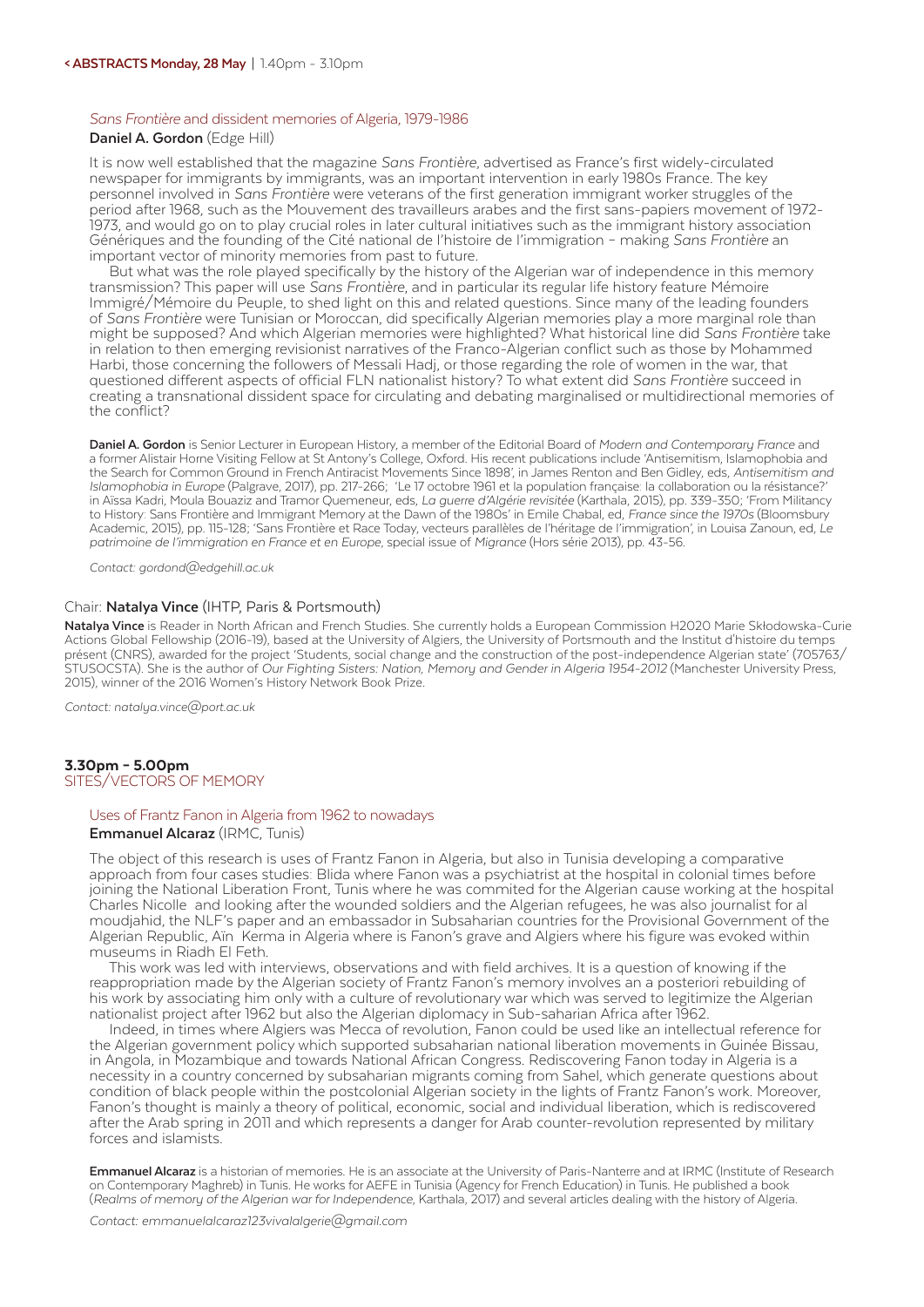#### In search of hidden memories: Algerians and the First World War

#### **Dónal Hassett** (Bristol)

In his seminal text 'Sites of Memory, Sites of Mourning', cultural historian Jay Winter identifies the First World War as the moment that 'brought the search for an appropriate language of loss to the centre of cultural and political life'. While Winter and many of the scholars who have followed him have extensively studied the resulting intersection between public and private commemorative practices in Europe and the White Dominions, the history of postwar mourning in colonial contexts has received much less attention.

 This paper traces the intersection of public and private grief in the context of colonial Algeria. It considers how both the structure of rule in colonial society and the practices of colonial historians have combined to prioritise the public politics of commemoration over the personal experiences of grief in analyses of the legacies of the war in Algeria.

 By examining the power dynamics that shaped the nascent culture of commemoration in colonial Algeria, it explains how the personal experiences of Algerian victims of war and their family were sacrificed on the altar of the political expediency by the partisans, the critics and the fierce opponents of colonial rule in Algeria. It suggests at least one way in which we might be able to recover some, albeit highly mediated, narratives of the personal struggles of those who lived through the war. Finally, it asks what lessons the story of post-Great War memory in Algeria might hold for those studying the legacies of the other conflicts that have shaped the country's history?

**Dónal Hassett** is Lecturer in French Political and Cultural History. He received his PhD from the European University Institute in Florence in June 2016. Originally from Ireland, he holds a Non-Foundation Scholarship at Trinity College Dublin. He has published widely on the legacies of the Great War in the French Empire. His monograph, *Mobilising Memory: The Great War and the Language of Politics in Colonial Algeria, 1918-1939*, is currently under contract with Oxford University Press and is due to be published next year.

*Contact: donal.hassett@bristol.ac.uk*

### The Algerian Bilaliyya ritual, dīwan, as an affective 'site' of memory

#### **Tamara Turner**, Max Planck (Berlin)

Moqedm Jalūl Motam of the main Bilāliyya zāwīya in Saida said in a 2013 interview, 'With the independence of Algeria, dīwān vanished'--'Rahū!' Many other ritual experts echo this sentiment, citing the post-Independence displacement and destruction of the villages nègres or grāba, particularly in towns like Saida and Mascara, where such changes are said to have had a dramatic impact on the cohesion of communities.

 While today dīwān rituals are still widely and regularly practiced in Algeria and while the dīwān 'tradition' is attracting more general interest, the popular discourse of disappearance and loss is, I will argue, much more than a nostalgic speech act from the older generations about this historical moment. Rather, the history of dīwān itself is one of displacement, loss, trauma, and rupture and its ritual enacts this.

 Dīwān developed out of the trans-Saharan slave trade, primarily during the Ottoman period, and has always enfolded complications of memory and forgetting. Dīwān rituals, typically six to nine hours long, are structured by dozens of song suites that recount histories and personages of saints, the Prophet, the Sohāba, and ancestral sub-Saharan personalities, most often of Hausa origins. Quite importantly, these song-stories are embodied through the trance that the music precipitates. Especially in these latter songs, dīwān ritually performs shards of memory that coalesce through ritual objects, scents, texts, and a particular musical 'Hausa groove'.

 With this background in mind, and drawing from extensive anthropological fieldwork as well as anthropological literature on trauma, suffering, and ritual, this paper asks how these dynamics of ancestral memory and rupture negotiate the place of dīwān in post-Independence Algeria. How did post-Independence shifts in social mobility and identify affect ūlād dīwān and can ritual speak to the further displacement of ūlād dīwān after Independence?

**Tamara Turner** is a music anthropologist and research fellow at the Max Planck Institute, Center for the History of Emotions, based in Berlin. Her specialty is North African popular Islam, trance rituals, and affect studies with supporting areas in philosophy of consciousness and the Medical Humanities. Her doctoral thesis was the first research to thoroughly document the musical repertoire, practice, and history of Algerian diwan a ritual practice of the Bilaliyya Order. As a musician, she studied with ritual experts, attended and documented rituals across Algeria cataloguing the repertoire, and is now in the process of publishing her work. Her research in Algeria and Morocco has been funded by the Max Planck Institute, King's College London, the British Forum for Ethnomusicology, the Centre d'Etudes Maghrebines en Algerie (CEMA), and the West African Research Association.

*Contact: turner@mpib-berlin.mpg.de*

#### Chair: **James McDougal**l (Trinity, Oxford)

**James McDougall** is Fellow and Tutor in Modern History. His research interests are in Mediterranean, Middle Eastern, African, and modern Islamic history, especially modern and contemporary North Africa; and modern France and the French colonial empire (18th-20th cents.). His first work focused on the intersection of Islamic modernism and nationalist politics in colonial Algeria, and he continues to work on colonial and contemporary North African, and especially Algerian, history and politics. He also have a broader interest in the social, political, and intellectual history of the Arab world, and especially in Arabic/Islamic conceptions of history. Since 2008, he has been involved in a series of workshops on Arabic historiography, 'Arabic Pasts', organised in partnership with colleagues at SOAS and the Aga Khan University-Institute for the Study of Muslim Civilisations, London. His current research is divided between two projects, one on 'the everyday life of colonialism' and the aftereffects of empire in France and Africa, and another on the global history of Islam since the eighteenth century. He is also interested in historical methodology, the intersections of history and critical theory, and comparative historiography. He has been involved in several international research networks, on 'Repression and Control in the Colonial World' (IHTP, Paris), 'Reform and the State in the Muslim Mediterranean, 19th-20th centuries' (IRMC, Tunis), 'Tradition in the Present' (KCL), and 'Reimagining Democracy in the Mediterranean, 1750-1860' (Oxford).

*Contact: james.mcdougall@trinity.ox.ac.uk*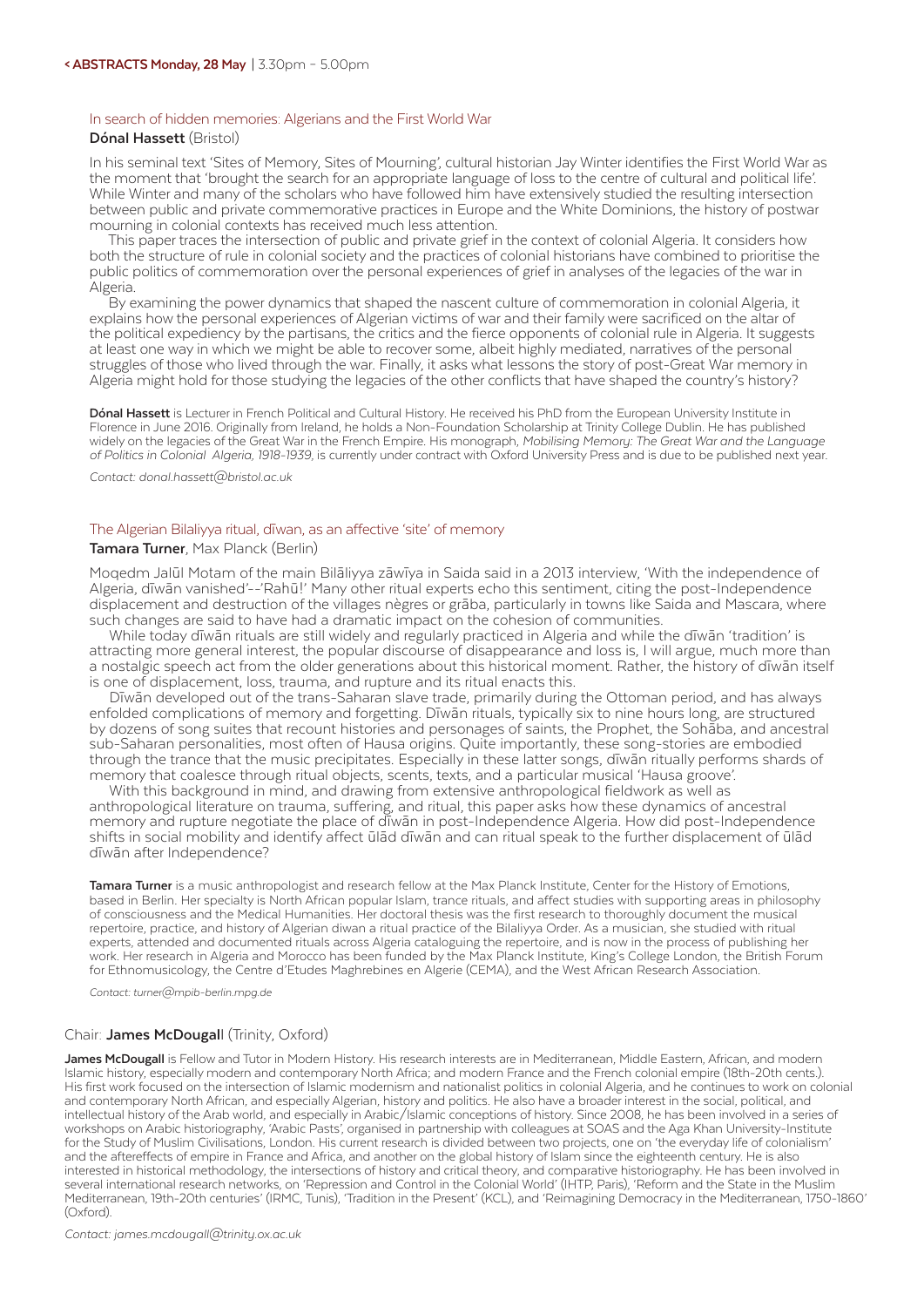#### 5.15pm – 6.30pm

#### KEYNOTE LECTURE – The colonial fracture in France from Papon to Macron **Robert Gildea** (Worcester, Oxford)

*La Fracture coloniale*, published in 2005 by the ACHAC research group, argued that memories of the Algerian War in metropolitan France were divided by the colonial experience – constructed in one way by the so-called Français de souche, and in a totally different way by children of immigrants.

 This divided memory has been through various phases. Benjamin Stora demonstrated in *La Gangrène et l'oubli* (1991) that down to the period of his writing the trauma of the Algerian War was not so much forgotten as repressed. This was the 'guerre sans nom' whose crimes could not be discussed. Those painful memories were nevertheless played out in different ways: some pied noir and harki children cast them aside by becoming involved in radical movements around 1968, Algerian immigrants supported the PLO, and second-generation immigrants organised the Marche pour l'Égalité in 1983. Any chance of a multicultural society, however, was frustrated by the rise of the Front National and combats over laïcité.

 In a second phase, memories of France's use of colonialist force against Algerian immigrants on 17 October 1961 became public in 1991 and were fully exposed in the 1997-8 trial of Maurice Papon. This trial triggered a battle of memories around the Algerian War, especially about torture and massacre. Far from this opening the way to a working through of memory, however, partisans of France's record in Algeria fought back and laws on the veil and on French colonial history were passed in 2004-5. These debates and the colonial realities they exposed deepened the colonial fracture, evidenced by the Indigènes de la République, the banlieue riots of 2005 and the Islamist radicalisation of immigrant youth.

 A final part explores the difference made to memory of the Algerian War by Macron's announcement in 2016 that colonialism was a 'crime against humanity'. Did this represent the beginning of a working through of France's colonial past or was it no more than a PR stunt?

**Robert Gildea** is Professor of Modern History. He works on French and European history in the nineteenth and twentieth centuries, with particular interests in the fall-out from the French Revolution, everyday life and resistance in the Second World War and 1968. He has written on collective memory and political culture in France and directed an international oral history project on Europe's 1968. He is currently directing another international project on transnational approaches to resistance in Europe between the Spanish Civil War and the Cold War (1936-1948) and writing a book called 'Empires of the mind' on successive incarnations of empire in France and Britain from the nineteenth to the twenty-first centuries.

*Contact: robert.gildea@history.ox.ac.uk*

#### Chair: **Hartmut Mayer** (Director Europaeum and St Antony's, Oxford)

**Hartmut Mayer** joined the European Studies Centre as Director on 1 September 2017. He has been and will remain a Fellow and Tutor in Politics at St. Peter's College, University of Oxford, where he has been teaching politics and international relations since 1998. Hartmut is seconded to St. Antony's during the time of the ESC Directorship. Hartmut has been involved with the ESC ever since his graduate student days at St. Antony's going back to 1994. Later he served in an advisory capacity and has seen the growth and changes of the Centre for more two decades. Concurrently with the ESC Directorship, Hartmut will also serve as the Acting Director of the EUROPAEUM, a consortium of leading European Universities. In addition, he holds an Adjunct Professorship in European and Eurasian Studies at Johns Hopkins University, SAIS Bologna since 2014.

*Contact: hartmut.mayer@sant.ox.ac.uk*

#### Discussant: **Ruth Harris** (All Souls, Oxford)

**Ruth Harris** is Professor of Modern History. Her research centres on the history of Modern Europe in the nineteenth and twentieth centuries. She focuses especially on France, writing interdisciplinary cultural history that combines the history of religion and gender, as well as medicine and science. She began by examining the emergence of the 'insanity defence' in Paris when work on unconscious mental activity and criminal anthropology shook the foundations of legal responsibility. She then moved to exploring Catholic revivalism and healing, especially at the shrine at Lourdes. Her third work was a study of the Dreyfus Affair which explored what distinguished a cause célèbre from conventional politics, and analysed the politics of commitment. This work was awarded the Wolfson Prize in 2010. Her published work on these subjects include *The Man on Devil's Island: Alfred Dreyfus and the Affair that Divided France* (Harmondsworth, 2010), *Lourdes: Body and Spirit in the Secular Age* (1998) and *Murders and Madness: Medicine, Law and Psychiatry* (Oxford, 1989). Since then, she has begun a large project on religious revival which focuses on the links between South Asia and the West. She has published on Gandhi and Romain Rolland; is analysing the Indian origins of Albert Schweitzer's 'reverence for life,' and is undertaking new work on Anagarika Dharmapala, Vivekananda and their relationship to Western thought.

*Contact: ruth.harris@history.ox.ac.uk*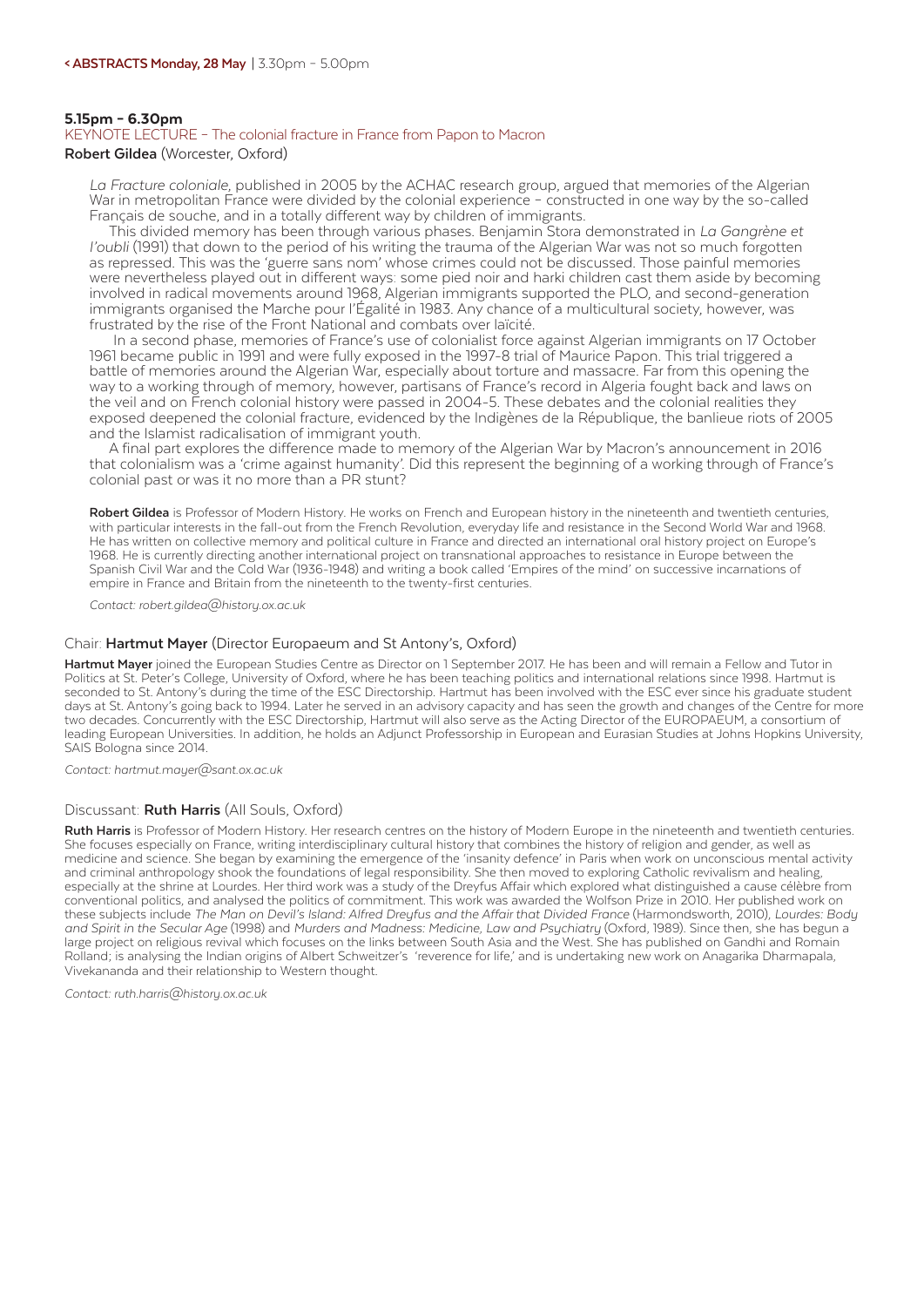# **ABSTRACTS Tuesday, 29 May**

Maison Française d'Oxford | 2-10 Norham Rd, Oxford OX2 6SE

#### 9.15am – 10.45am

THE VISUAL ECONOMY OF ALGERIA AND FRANCE

#### France as palimpsest: Mapping Algeria in Leïla Sebbar's *Mes Algéries en France* (2004), *Journal de mes Algéries en France* (2005) and *Voyage en Algéries autour de ma chambre* (2008) **Joseph McGonagle** (University of Manchester)

In the wake of the fortieth anniversary of the end of the Algerian War, the 2000s in France were striking for the proliferation of works across visual culture that sought to probe both the colonial and postcolonial links between France and Algeria. This paper examines a key example: the important trilogy of books by a leading French writer of Algerian heritage, Leïla Sebbar, which weave together an immersive collection of images and text in her exploration of the public and private links that continue to bind both countries together.

 Her books *Mes Algéries en France* (2004), *Journal de mes Algéries en France* (2005) and *Voyages en Algéries autour de ma chambre* (2008) constitute Sebbar's most sustained engagement to date with visual culture and her highly personal but also wide-ranging exploration of the legacy of French colonial history arguably provides significant insights into our understanding of the specificities of Franco-Algerian links.

 Across these three richly illustrated works, Sebbar probes the diverse connections that continue to join France and Algeria together in the present-day era via the very personal and idiosyncratic journey she undertakes though the shared history of both countries and of her own childhood in Algeria and adult life in France.

 This paper will argue that, by shaping a space for a polyphony of voices, testimonies and experiences to be heard, Sebbar's trilogy vividly demonstrates how colonial history has indelibly etched both metropolitan France and French society and how deeply imbricated postcolonial Algeria and France remain.

**Joseph McGonagle** is Senior Lecturer in Cultural Studies in the French-speaking World. He is the author of *Representing Ethnicity in Contemporary French Visual Culture* (Manchester University Press, 2017) and co-author (with Edward Welch) of *Contesting Views: The Visual Economy of France and Algeria* (Liverpool University Press, 2013).

*Contact: Joseph.McGonagle@manchester.ac.uk*

#### Comics and post-memories of the Algerian War: The case of the 'pieds noirs' **Tramor Quemeneur** (Paris)

To present day, about a hundred comics on the colonial Algeria and the Algerian War of decolonisation have been published. Artists such as Cabu, Siné or Wolinski, who rejected colonisation and the war in which they participated, created the first drawings, pages and books during the war itself. At the beginning of the 80s, the first comic book concerning the Algerian War was published by an author who was a former soldier (*Une éducation algérienne* of Guy Vidal and Alain Bignon). The number of comics increased then regularly, especially from the end of the 90s. The collection of the books of Jacques Ferrandez, *Carnets d'Orient*, remains the reference.

 Globally, those comics can concern a dramatic and revealing event of the war, as the repression of October 1961 or the one of Charonne in February 1962, or they can also deal with a specific 'memory group' of the Algerian War: the soldiers, the Algerians, the Algerians of the French army (the 'harkis'), the 'pieds noirs' etc…

 From the beginning of the 2000s, a new kind of comic has emerged, written not by persons who lived during the Algerian War but by authors born after it. Those authors told the life of their parents or grandparents in colonial Algeria and the war, what the researcher Marianne Hirsch called 'post-memory'.

 Sons of 'pieds noirs' constitute the most important group of those authors. What are those comic books and who are their authors? What kind of post-memory do they tell about? I will show that those authors frequently go back on their familial scars, with the will to cicatrize a painful and contentious memory.

**Tramor Quemeneur** is a member of the Orientation Council of the National Museum of History of Immigration (Paris) and president of the Scientific Council of the National Space on Algerian War (ENGA). He is lecturer in the Master 'Mediterranean Maghreb Europe' in University Paris 8. He codirected the book *La guerre d'Algérie revisitée. Nouvelles recherches, nouvelles perpectives* (Karthala ed., 2015). He wrote also, with Benjamin Stora, *Mémoires d'Algérie* (Librio ed., 2014), taken from the object book Algérie 54-62. *Lettres, carnets et récits des Français et des Algériens dans la guerre,* (Les Arènes, 2010 and 2012 for the text edition). This book received the Elle Reader Price in 2011 and the France Mutualiste Price in 2012. With Slimane Zeghidour, he published L'Algérie en couleurs. 1954- 1962. Photographies d'appelés pendant la guerre (Les Arènes, 2011). He also wrote, notably, *La guerre d'Algérie* (Géo ed., 2012) and directed *100 fiches d'histoire du XXe siècle* (Bréal, 2017, 4th ed.). He took part in the writings of several schoolbooks (Hatier ed.) and documentaries. Recently, he prepared and wrote a dossier on the soldiers in the Algerian War for *Historia* (April 2018).

*Contact: tquemeneur@gmail.com*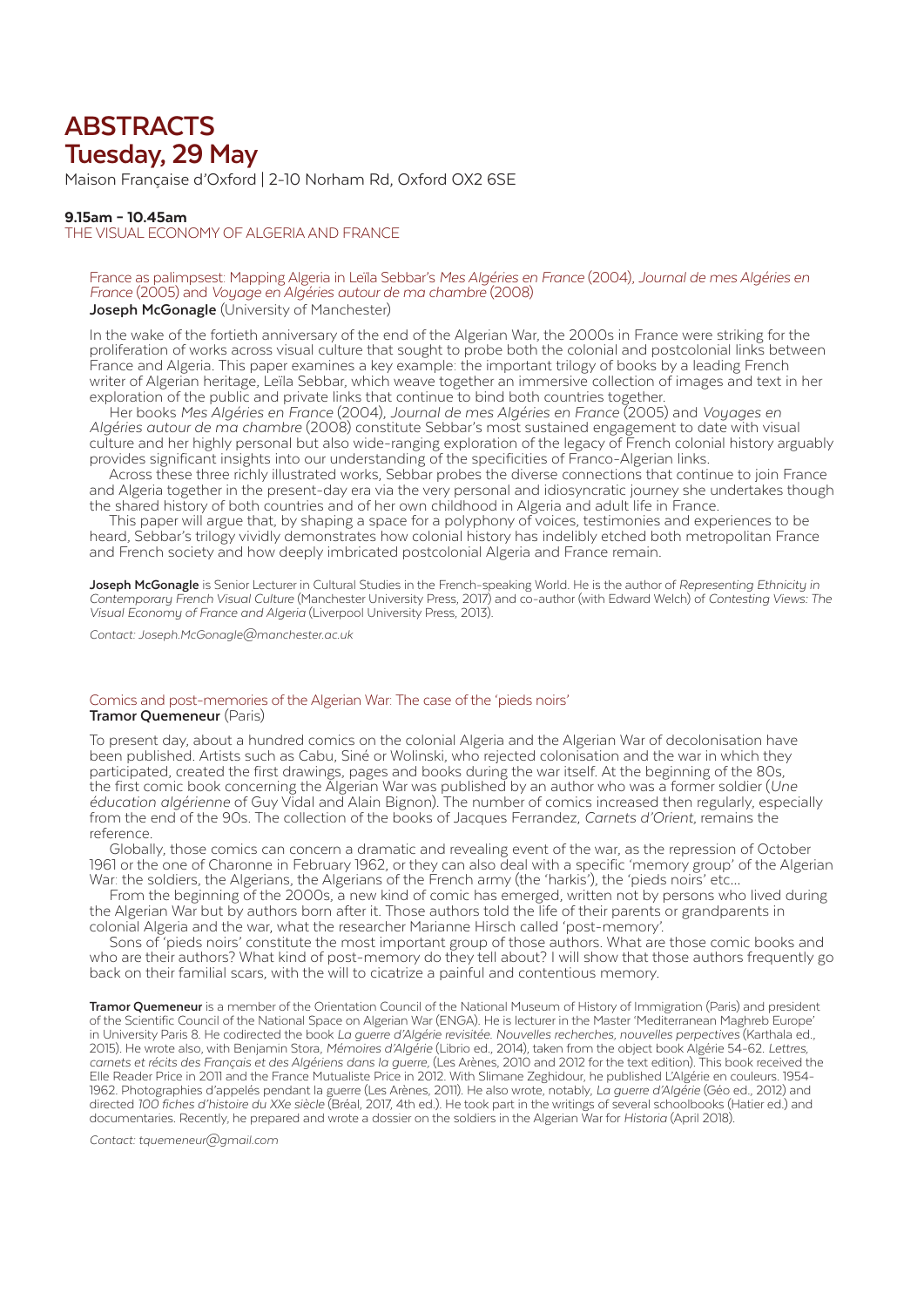#### On realism of the archives: Contemporary Algerian artists confronting history

#### **Fanny Gillet-Ouhenia** (Genève)

Since the past two decades, Algerian contemporary artists of different generations, itineraries or backgrounds have invested the history of their own country by using different methodologies of research: archive investigations in public institutions and within private frame or interviews with actors and witnesses of relevant events. Those collected information are thereafter featured in artistic apparatus mixing multidisciplinary practices (film, photograph or drawing).

 Visual, writing and oral documents thus become sources intended to re-present, identify and testify a part of historical – and sometimes autobiographical – reality. As such, archives are perceived as authentic proofs on which the artists rely to offer alternative narratives in a post-civil war context where legitimacy and its 'glorious history' are challenged by social emergence of individual memories.

 In terms of visual culture, integration of documents in artistic works is a mean to question the symbolic operation at stake in the construction of collective imaginary. On the other hand, the search of veracity expressed by and through the seemingly legible and comprehensible nature of documents tends to reconnect with a certain tradition of realism and longstanding debate in art history: what aesthetical form should art take to represent social antagonisms? For placing history at the core of their preoccupation artists are basically signified a form of political responsibility.

 Through interviews with the artists and an analysis of their work this communication will problematize the political process of the use of the archive in Algeria.

**Fanny Gillet** is a PhD candidate in Art History. She is working on artistic relationships with history and its political stakes in post-<br>independent Algeria. Founding member of ARVIMM, Research Group on Visual Arts in the Gillet co-organize the Research Seminar 'Art Histories in the Middle East, 19th-21st Century', Institut d'études de l'Islam et des sociétés du monde musulman (EHESS, Paris). She has lately co-coordinated the issue 'Arts visuels. Contextualiser nos regards' (with Annabelle Boissier, Alain Messaoudi, Perin Yavuz), Revue des mondes musulmans et de la Méditerranée, n. 142, 2017. She has published: 'The<br>Persistence of the Image, The Lacunae of History: The Archive and Contemporary Art in Algeria Culture and Nation 1988-2015, Francophone Postcolonial Studies, vol. 8, Liverpool University Press, July 2017; Rebirths, discontinuities<br>and continuities: Constructing the History of Maghrebi Art' (with Annabelle Boissier)

*Contact: fangill@yahoo.fr*

#### Chair: **Paul Betts** (St Antony's, Oxford)

**Paul Betts** is Professor of Modern European History. His research and publications center on Modern European Cultural History in general and 20th Century German History in particular. He is especially interested in the relationship between culture and politics over the course of the century, and has worked on the themes of material culture, cultural diplomacy, photography, memory and nostalgia, human rights and international justice, death and changing notions of private life. His published work includes the books *Within Walls: Private Life in the German Democratic Republic* (OUP, 2010; paperback, 2012), which was awarded the Fraenkel Prize in Contemporary History by the Wiener Library, and *The Authority of Everyday Objects: A Cultural History of West German Industrial Design* (University of California Press, 2004; paperback, 2007).

*Contact: hartmut.mayer@sant.ox.ac.uk*

#### 11.00am – 12.30pm MULTIDIRECTIONAL MEMORIES 2

#### The battle of walls. Algiers, 1961–1962

**Karim Ouaras** (CEMA, Oran)

Focusing on the last years of Algeria's War of Liberation (1954-1962), my paper examines how and why graffiti explode during periods of struggle, social crisis, and unrest. Most graffiti during this period dealt with the colonial and anti-colonial order. Walls in Algiers were 'home' to (counter) revolutionary graffiti and a field of battles between the National Liberation Front (FLN) and the Secret Army Organization (OAS). Since these walls were engaged in struggle with words and signs, which translated claims, protests, and violence into public space, they became a documentation of the revolution and a way of keeping the (counter) nationalist flame burning. Graffiti constitute evidence that a revolution took place, and are one of the most effective, efficient, and original tools for documenting times of crisis, conflict, struggle, and war.

 In this presentation, algérois graffiti are approached as a revolutionary narrative helping to address political opinions and memories on the Algerian revolution. For example, the political slogans 'Algerian Algeria' claimed by the FLN and the 'French Algeria claimed by the OAS were followed with intensive graffiti writings in public sphere in 1961-1962. The inscriptions conceived by the OAS covered the walls and even the roadways of Algiers as soon as this organization was created in 1961. Graffiti writings were used by the militants of 'French Algeria' to spread their ideology and propaganda among the European populations living in Algeria at that time. Graffiti writings were also vital for the militants of the Algerian Algeria claimed by the FLN, as a means of resistance and rebellion against the colonial order.

 The aim of this paper is to show the ways in which graffiti were related to key traumatic events that have occurred in contemporary Algeria, specifically the Algerian War of Liberation. It explores OAS and FLN graffiti at the end of the Algeria War of Liberation, and the role they played against or in favour of the Algerian revolution. My attempt is to understand what is involved in graffiti writings and go beyond the words and signs.

**Karim Ouaras** graduated with a Doctorate in Sociolinguistics at the University of Oran, Algeria. He currently teaches sociolinguistics, Semiotics, (Critical) Discourse Analysis, Languages in Contact, and Social Research Methods at the Department of French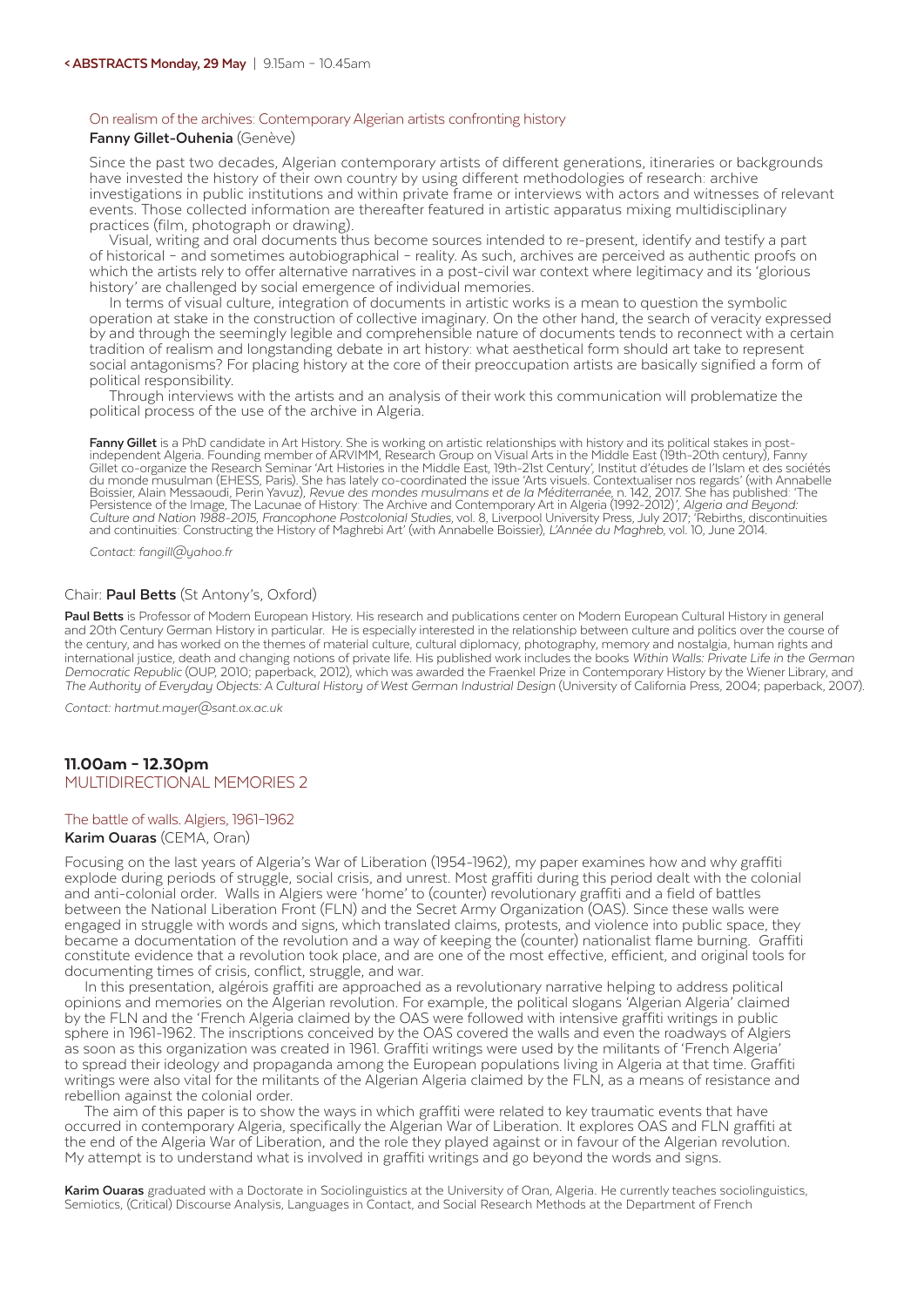Language, University of Mostaganem, Algeria. His research interests focus on Graffiti and Public Space in Algeria; Sociolinguistics; Language, Identity and Nation-State in the Maghrib; Berber Languages; Language Planning and Legislation; Multilingualism and Language Contact in the Maghrib. He is also an associate researcher at the Centre de Recherche en Anthropologie Sociale et Culturelle, and the Associate Director of the Centre d'Études Maghrébines en Algérie.

*Contact: ouaras@cema-northafrica.org*

#### The ever-present War of Liberation (in French) **Abderrahmane Moussaoui** (Lyon)

The memory of the War of Liberation, 'the revolution' as we will call it here in Algeria, is part of the collective imaginary because it is not a symbolic capital exclusively in the hands of those who hold power. The latter are not the only ones authorised to use the War of Liberation as a source of legitimisation: their opponents equally make claims on it. The sacralisation of the war is such that, more than half a century after it began, passions run high at the first suggestion that the event might be analysed beyond an ideological perspective. The war is 'revolution' which was unprecedented and remains unsurpassable.

In the confrontation between the regime and its Islamist opponents, both accuse the other of being harkis, or the stooges of France, whilst glorifying themselves as the true descendants of the martyrs who died in the struggle to liberate Algeria. The war is present everywhere. The primary reference, the founding reference is this sacralised place/moment which is the War of Liberation.

 The war is so present in discourse and political practice that it is constantly referred to in explanations of tragic current affairs. It is the classificatory paradigm which autorises the person who uses it to glorify him or herself and discredit and denounce anyone whose discourse, intentions and practices are considered to be in contradiction with this monumental referent.

 Those in power, in the same way as their opponents, consider themselves the best defenders of a land wrenched from colonial rule at a very high cost, and believe that they can detect, in an almost obsessional way, the signs of a presence or a return of colonialism in new forms.

**Abderrahmane Moussaoui** taught at the University of Oran before joining, in 2000, the Department of Anthropology of the University of Provence, which he directed from 2005 to 2007. Since 2012, he has been Professor of Anthropology at the University of Lyon 2 (UFR anthropology of sociology and political science). The sacredness and holiness, both in Islam and in Catholicism, are among his favorite research topics. He is the author of *Espace et Sacré dans le Sahara algérien* (CNRS, 2002) and *Systèmes hydrauliques traditionnels*, AREA / [barzakh], 2011. He also directed, with F. Adelkhah, the special issue of the *Revue des mondes musulmans et de la Méditerranée* 'Mosques, spaces, institutions, practices', n. 125, 2009.

*Contact: abderrahmane.moussaoui@univ-lyon2.fr*

#### 'Révolution' in the Awres. Memories, belongings and imagined communities of three Algerian generations, 1954-2018 **Andrea Brazzoduro** (St Antony's, Oxford)

This paper will present materials from my ongoing fieldwork conducted among the Shawia, the Amazighs (Berbers) from the region of the Awres, in the South East of Algeria.

 It will focus on the complex and conflicting relationship between the memories of the war for independence from France and the reference to the Amazigh dimension among three generations of Shawia.

 How is the belonging to the Shawia 'imagined community' performed in contemporary Algeria? In order to answer this question, the paper will make a methodological shift, taking advantage of the heuristic potentials of oral history, and therefore considering memory not only as a burden but also as a choice.

 Building on ethnography and interviews conducted since 2007, this paper will focus on 'historical imagination' aiming to reconsider memory as both a legacy of the past and as desire – as 'memory of the future'.

**Andrea Brazzoduro** is Deakin Fellow at the European Studies Centre, St Antony's College. He joined Oxford in 2015 as Marie Skłodowska-Curie Fellow at the Faculty of History and Junior Research Fellow at Trinity College. He is currently working to his new book, which aims to frame a transnational history of the Algerian War of Independence (1954–1962), going beyond both the (opposing) French and Algerian (national) narratives, to resituate the war in its Mediterranean, European, and eventually its global contexts. He is the author of *Soldati senza causa: Memorie della guerra d'Algeria* (Laterza, 2012). His research interests include: decolonization (especially focusing on Twentieth-century France, Algeria, and the Global 1960s), history of representations and social uses of the past (memory studies, oral history, and epistemology), critical theory and postcolonial studies (with a particular focus on the Mediterranean, and the relationships between France, Algeria, and Italy, in the past and in the present).

*Contact: andrea.brazzoduro@sant.ox.ac.uk*